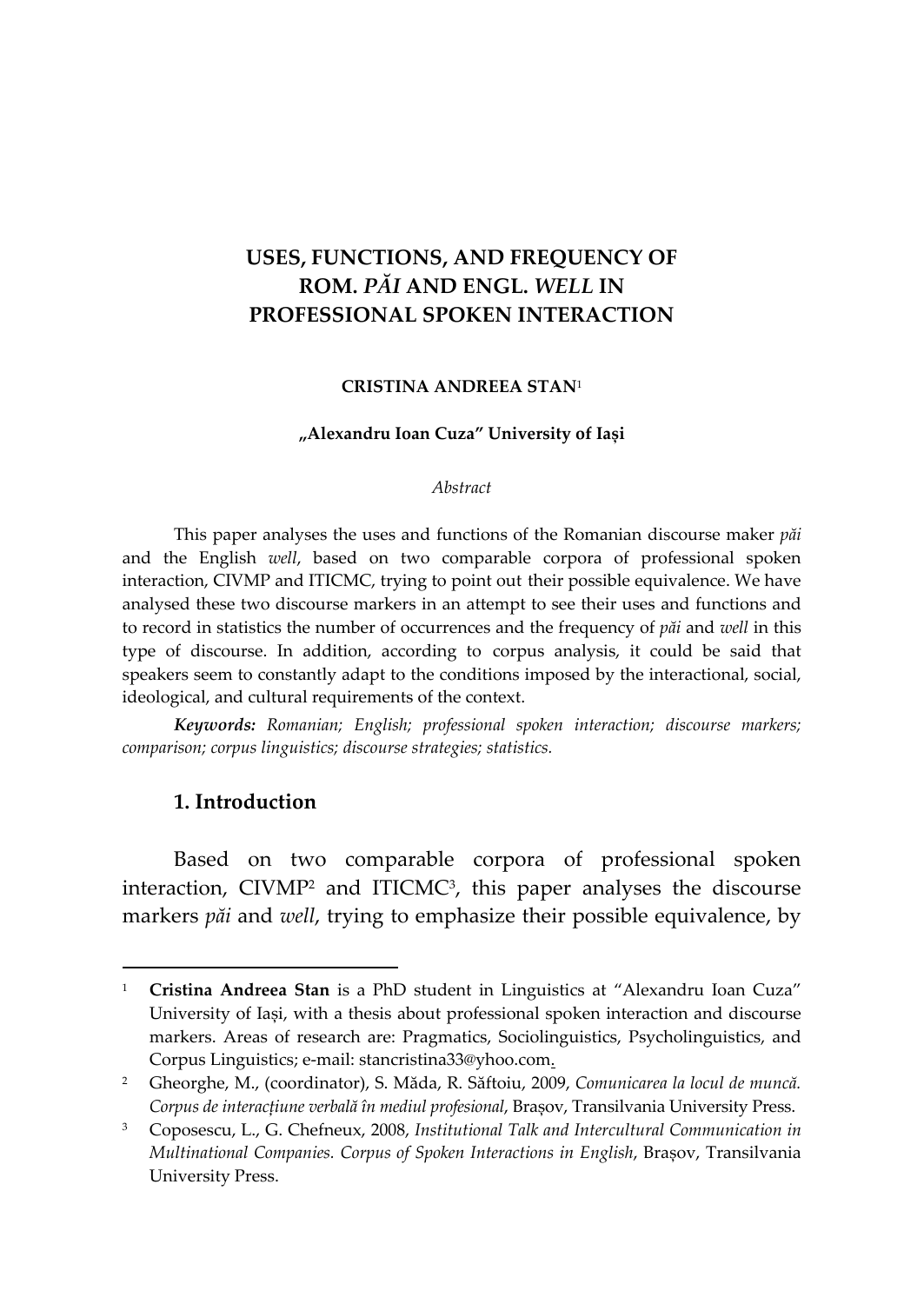paying attention to their occurrences, distribution, discursive functions, and frequency in professional spoken interaction. Also, this paper aims to analyze the speakers' language choices and the way in which they use language in socio-professional interaction. The analysis of the use of discourse markers illustrates the properties of professional spoken interactions. Moreover, identifying and understanding certain communication principles and strategies help us to interpret this type of interaction.

Regarding the corpora, it is significant to emphasize that CIVMP and ITICMC are similar in terms of content, both illustrating exclusively professional spoken interactions. Another similarity is that both contain phone-mediated and face-to-face interactions. Also, the years (2008 for ITICMC and 2009 for CIVMP) in which the corpora were published represent an indication that Romanian and English used by the speakers for professional reasons are in the same stage of development, therefore, the comparison between the two is relevant. In addition, even the way in which the two corpora are structured is similar, and thus the comparison is facilitated.

#### **2. Professional Spoken Interaction**

Ghiga (2009: 9) mentions that we can talk about a workplace culture. Consequently, the distinction between what is acceptable and what is unacceptable in a given interaction depends on workplace culture. Therefore, the employee must decipher the linguistic and paralinguistic signals that indicate transitions from social to transactional conversation, from joke to order, and from criticism to irony (Măda 2009: 203-204). Trying to give a clearer picture, Ghiga (2009: 9) highlights that failure in business may often originate in lack of workplace culture knowledge. Those who have to communicate cross-culturally need to learn how to take advantage of cultural similarities and how to build up bridges over cultural differences. Doing business with someone that has a different cultural, social, and educational background involves not only simply observing a different cognitive and affective environment, but also finding effective instruments to connect to it and develop cooperative and long-lasting relationships. Thus, the present analysis highlights that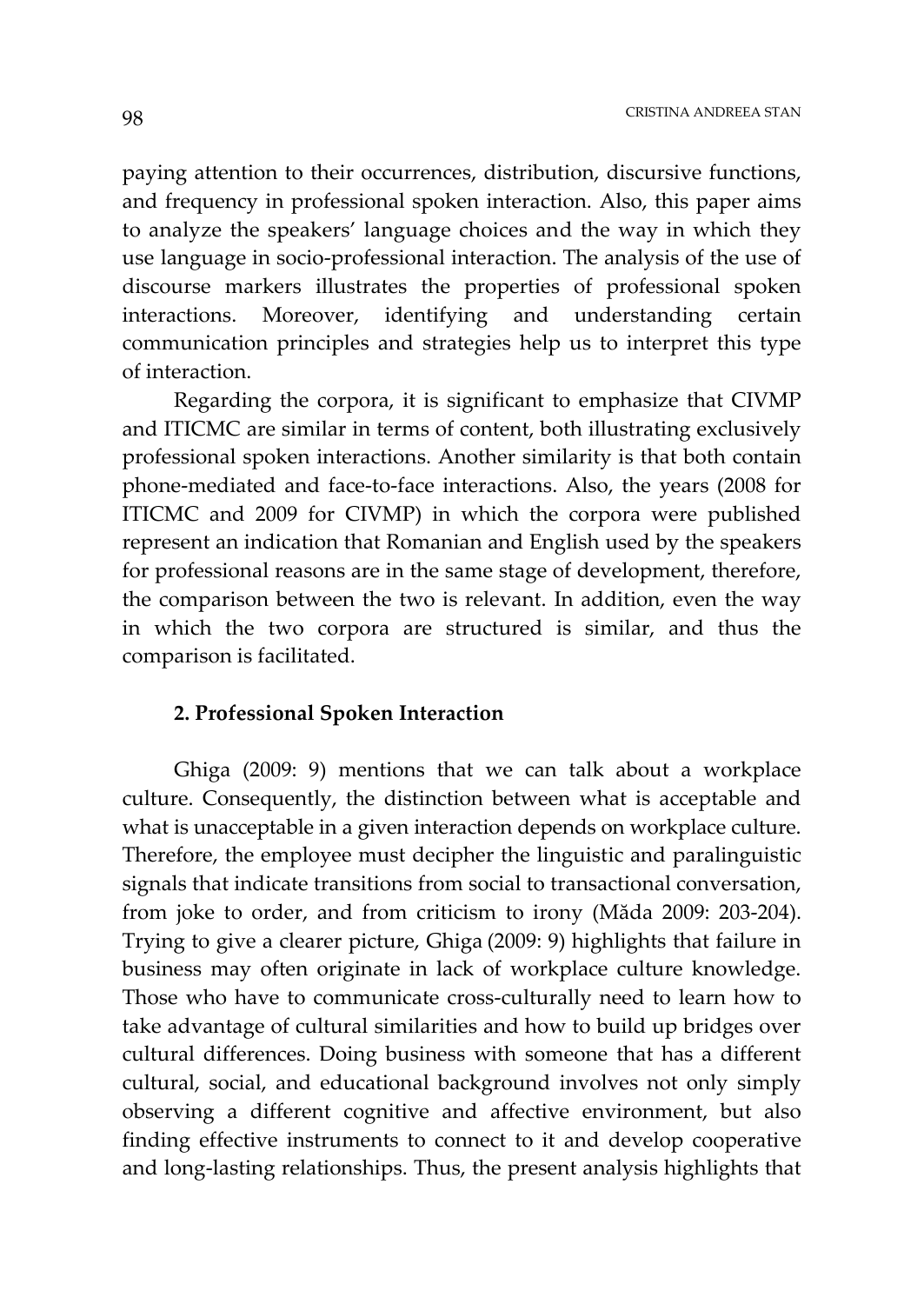language, a very complex communicative system, is used by people who need to adapt, according to their purposes to the real-life situations such as their job – "through linguistic communication, we display our attitudes, feelings, beliefs and wishes" (Duranti 2004: 452).

According to Holmes and Stubbe (2003: 166), there are two fundamental functions of professional spoken interaction: *transactional function* and *social function*. Consequently, very important in professional spoken interaction is to maintain the balance between the imperative of the transactional objectives and the care to maintain harmonious interpersonal relationships. These functions are equally important because social integration is the key to professional success. Despite the fact that organizations are different, thus having very different transactional goals, it can be noticed that all of them use language to achieve their goals.

# **3. The Discourse Markers** *păi* **and** *well***. A Contrastive Study**

According to Ștefănescu (2005: 675), *păi*, an epistemic and phatic discourse marker, as its English equivalent *well*, is an element that regulates assumptions that form the cognitive contexts of the speakers. The main functions of *păi* and *well* are to ensure the coherence and to structure the discursive ideas. Sometimes, it is possible, in the same discursive sequence, that the marker has several values simultaneously (see *infra*, *6.1*.).

All pragmatic expressions, and especially *păi* and its English equivalent *well*, have certain things in common. They share in the task of helping speakers plan what is to be said and organize their message into intelligible chunks. Moreover, they facilitate the often-thorny task of making communication between speakers successful. The functions of *păi* and *well* are updated with each new context in which they occur.

# **4. The Romanian** *păi*

Zafiu (2002: 420) mentions that in present-day Romanian, *păi* is often perceived as a *response signal*. Also, the large number of occurrences points out *păi* as being a very active discourse marker in spoken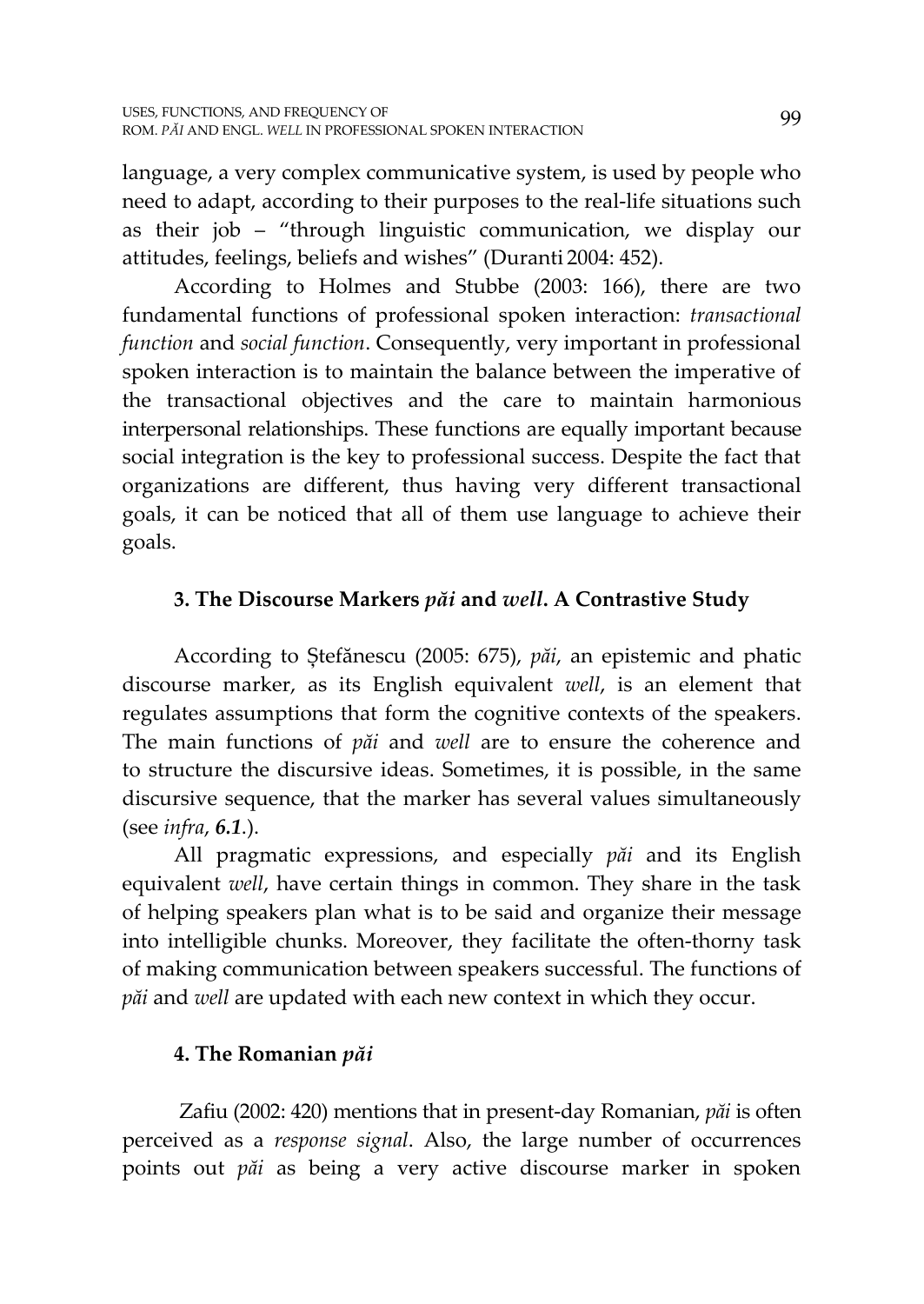Romanian. The pragmatic roles (see *infra*, *6.1.1*.) can justify its high frequency. In addition, it should be mentioned that the absence of a referential meaning, the fact that it does not change the truth conditions of the enunciation, and also that it does not add anything to the propositional content, include *păi* in the class of discourse markers. The marker occurs especially in the question-answer pair contexts, where it can precede the question, but especially the answer.

Popescu (2019: 189-204) mentions that *păi* has become the main multifunctional dialogic marker of response and hesitation in the popular and familiar registers of contemporary spoken Romanian. Thus, *păi* has become the main multifunctional dialogic marker of response and hesitation, being accompanied by different other discursive nuances (see *infra*, *6.1.1*.).

#### **5. The English** *well*

Crystal (1988: 47) underlines that *well* is widely criticized as being a marker of unclear thinking, lack of confidence and inadequate social skills. Nevertheless, this marker is criticized only when is overused. Most of the time when *well* is used in everyday conversation, it is not irritatingly noticeable. Usually, speakers do not even realize that *well* is there. *Well* is not overused, *well* is just used (Crystal 1988: 47). Moreover, the author mentions that *well* and other parenthetical phrases of English are really far more complex than one thinks. Crystal has also noticed that this discourse parenthetical phrase helps us to perform the complex task of spontaneous speech production and of efficient interaction. Last, but not the least, Crystal has pointed out that *well* has the power to give the speaker the opportunity to check back, to plan ahead and to obtain listener's reaction. It gives the listener the possibility to keep up and react.

### **6. Analysis of the Data and Research Methodology**

In terms of research methodology, we have used methods aimed at analysing spoken interactions such as discourse analysis and corpus linguistics. For this type of analysis, the use of methods specific to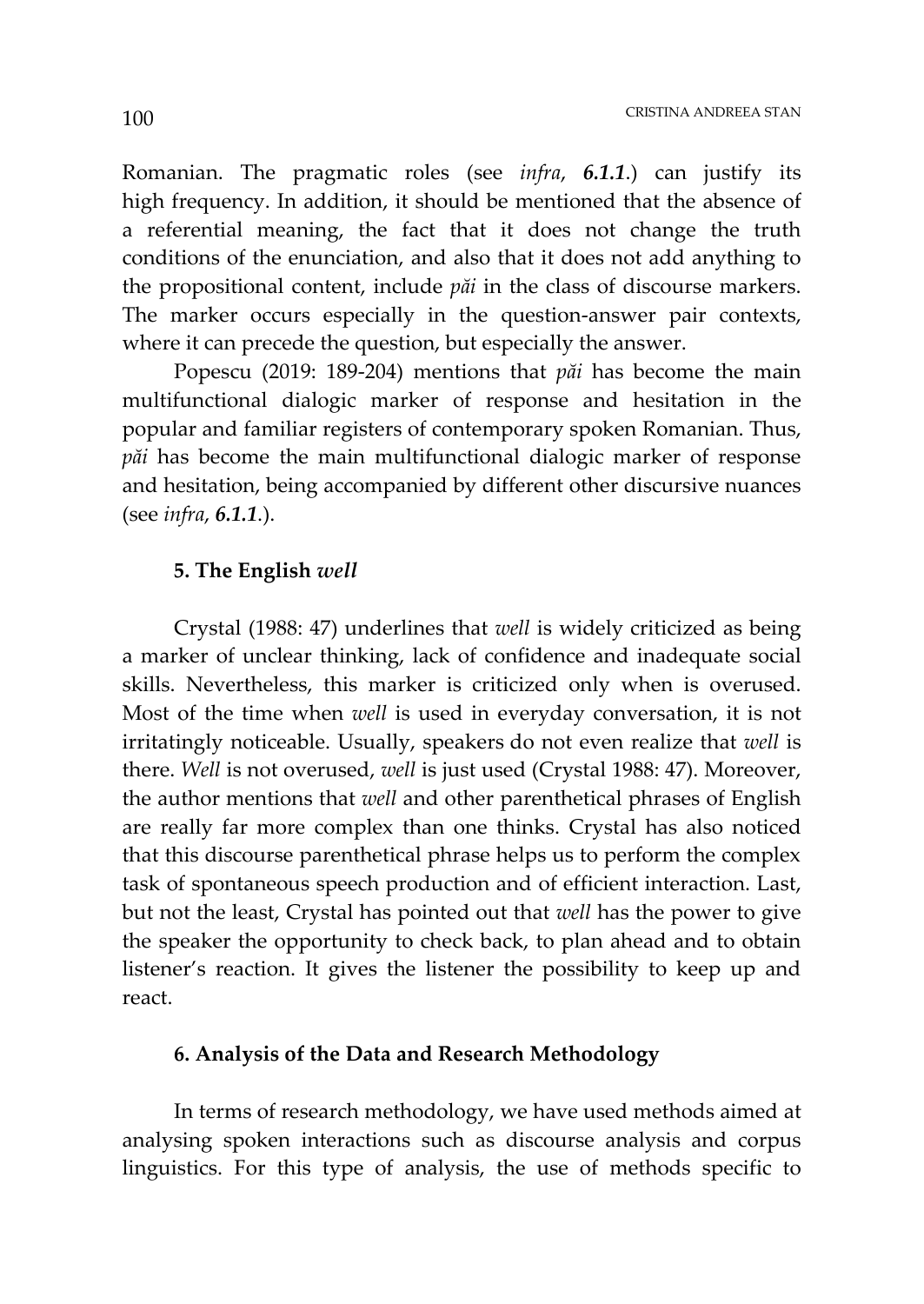pragmatics is essential, on the one hand, because the description of English and Romanian in professional spoken interaction means discourse level research and, on the other hand, because by this type of methods, authentic interactional phenomena are captured, as they were produced and received in their specific context.

Thus, the two comparable corpora, CIVMP and ITICMC, were analysed mainly from a functional perspective (see *infra*, *6.1.*), but other analytical research methods were used as well: distributional analysis (see *infra*, *6.2***.**), mathematical research methods (statistics, see *infra*, *6.3*.), non-specific research methods (observation, induction, and hypothesis), and also the comparison method, which is useful for contrastive studies.

Consequently, we have identified the common discursive functions that *păi* and *well* can have in professional spoken interactions (see *infra*, *6.1.1.* and *6.1.2.*), basically to mark a disagreement and reproach (for *păi*, see *infra*, ex. 3 and ex. 4; for *well*, see *infra,* ex. 11 and ex. 13), and to mark a pause/hesitation (for *păi*, see *infra*, ex. 1; for *well*, see *infra*, ex. 10).

# *6.1. Functional Analysis*

In professional spoken interactions, we have identified cases in which *păi* and *well* can have simultaneously two functions, this being the reason why one conversational fragment serves to illustrate several discursive roles. For instance, a single professional spoken interaction (see *infra*, ex. 19, ex. 10, and ex. 11) illustrates that *well* can mark a refusal (see *infra*, ex. 11), a pause/a delay (see *infra*, ex. 10), and a contrast (in this situation being used as an alternative to the contrastive marker *but*, see *infra*, ex. 19).

## *6.1.1. The Discursive Functions of păi*

According to Popescu (2019: 189-204) and Zafiu (2009: 779-793), *păi* has the following discursive functions that could be identified also in our corpus analysis:

## *(a) Păi –* discourse marker of hesitation:

(1) *Maria. Deci vreau sa vămai atrag atenția că zilele astea am tot circulat pe la contabilitate. < MARC jos e holu plin de elevi > Când îi intrebi ce faceți ,,păi mergem la*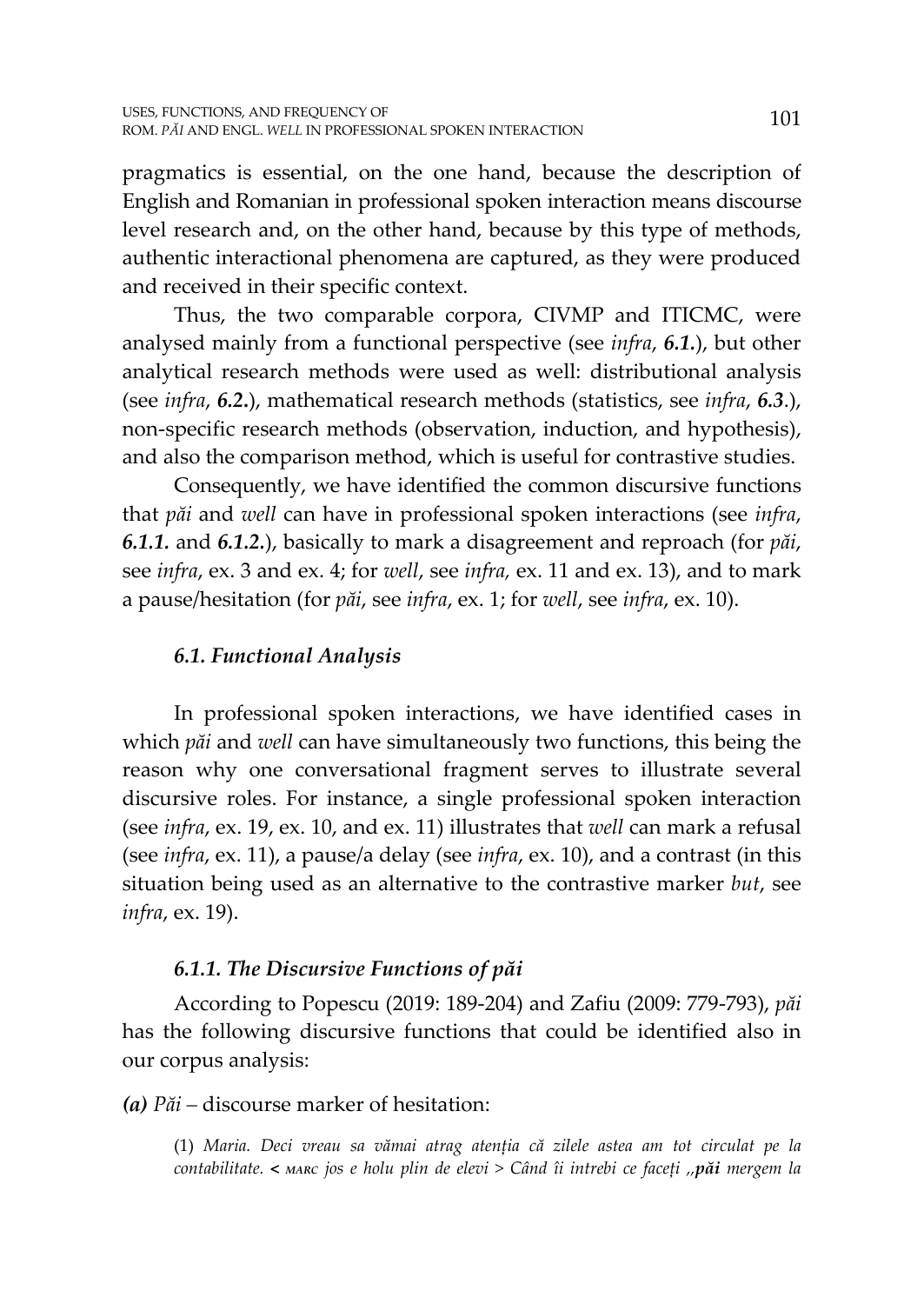*doamna: psiholog". Știți dar doamna nu are program.* / So I want to draw your attention to the fact that these days I have gone to the accounting office. Downstairs the hall is full of students. When you ask them "What are you doing" "*well*, we're going to the psychologist". But, you know, she is not at work. (CIVMP 2009: 60);

#### *(b) Păi –* discourse marker of justification:

(2) *Ioana. Și cu puțini copii în case.* / And with few children in the houses. *Adina. Păi nu că dacă au bani o să înceapă să facă și copii.* / *Well*, if they have money, they will start having children. (CIVMP 2009: 43);

### *(c) Păi* – discourse marker of disagreement:

(3) *Dorin. Eu fac contract crede-mă că nu mi-e greu că trebuie să trec niște date# dacacele contracte hîrtiile contează atuncea...* / I will write a contract, believe me it's not hard for me to write some data if those documents matter, then…

*Carmen. Păi nu contează hîrtiile contează relația.* / *Well,* the documents do not matter, the relationship matters. (CIVMP 2009: 146);

### *(d) Păi* – discourse marker of reproach:

(4) *Valentina: […] păi de ce nu am făcut?* […] / *well* why didn't I do that? (CIVMP 2009: 100);

### *(e) Păi* – discourse marker of surprise:

(5) *Ina. Ai primit și trebuia sa faci. /* You have received [it] and you had to do [it]. *Irina. Păi dar ieri nu am știut eu acum aud. / Well*, but yesterday I did not know, I'm finding out now. (CIVMP 2009: 161);

#### *(f) Păi –* discourse marker of confirmation:

(6) *Irina. Vreti exact cifra? /* Do you want the exact number? *Ina. Cifra* $\sqrt{pa}i$  *CIFRA* / The number, *well*, the number (CIVMP 2009: 161);

### *(g) Păi* – discourse marker of highlighting different parts of the discourse:

(7) *Ina. Păi măi obișnuiti-vă măi să lucrați la nivelul vostru mă păi eu să vă spun? / Well*, get used to work at your level. *Well*, is it necessary for me to tell you [this]? (CIVMP 2009: 161).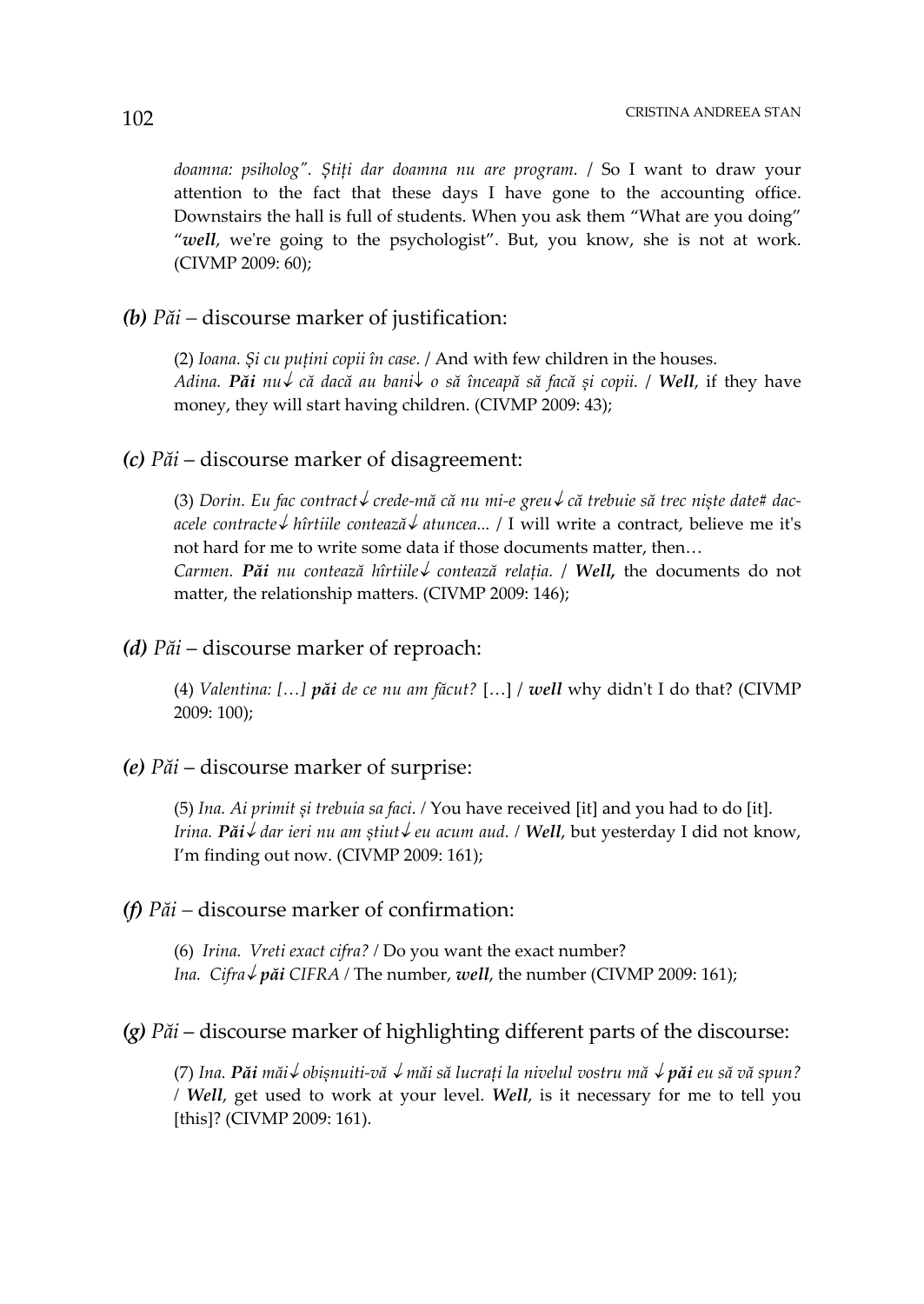## *6.1.2. The Discursive Functions of* **well**

According to Schiffrin (1987: 102-128), *well* has the following discursive functions that could be identified also in our corpus analysis:

*(a) Well* – discourse marker of completing/extending the answer:

(8) *R. So F2 had a VCB, and S had a VCB but S I think he fixed it, before going to vacation.*

*F. Yeah, you're right.*

*R. And well now I have a VCB which can make a verify to be fixed, but I guess there is no problem her it's the very file P has crashed when he in a wrapping algorithm in a vibrant solution.* (ITICMC 2008: 79);

## *(b) Well* – discourse marker of the attempt to change the answer:

(9) *F. Ok? So we cannot define them on the on the centre of elements mesh. R. Mhm.*

*F. Right well I guess it should be possible, you can create a wheel connector at the centre of elements, I think.* (ITICMC 2008: 91);

## *(c) Well* – discourse marker of pause/delay:

(10) *R. Well, is this, I think, I realize I cannot appreciate now, but it seems too much, or is there something else that I also have to do in these 35 days? F. Well yes, test object, you have a separate task for test object for five hard days, that we need time allocation to preparate the test object.* (ITICMC 2008: 86);

## *(d) Well –* discourse marker of refusal:

(11) *R. Ok and I'll have 35 days for this analysis case 94. F. Yes.*

*R. Well is this, I think, I realize I cannot appreciate now, but it seems too much.* (ITICMC 2008: 86);

# *(e) Well* – discourse marker of the attempt to return to the initial topic of the discussion:

(12) *F1. Ok? so we cannot define them on the on the centre of elements mesh. R. Mhm.*

*F1. Right, well I guess it should be possible, you can create a wheel connector at the centre of elements, I think.*

*F2. Mhm.*

*F1. But then we will have problems using low set and data set.* (ITICMC 2008: 91);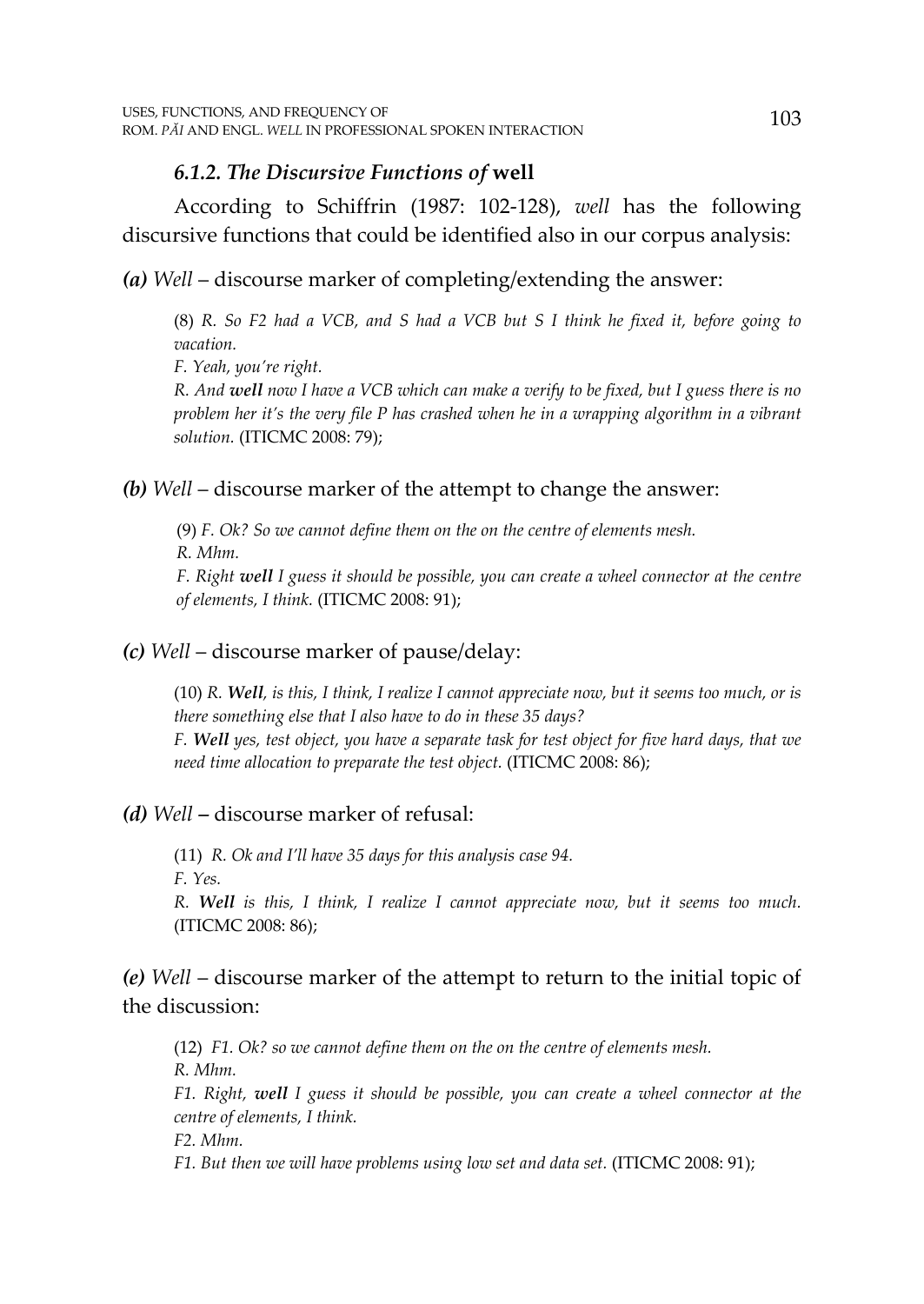### *(f) Well* – discourse marker of disagreement/objection:

(13) *R. Even if they exist over there I should not create them. F. Well, I don't think they exist in the CS file.* (ITICMC 2008: 94);

*(g) Well* – discourse marker of the fact that the answer does not correspond to what is required in the question / of the fact that the speaker wants to avoid the answer:

(14) *F. We have to check in the specifications. But I think there was a check needed. R. Well I remember only about the X export and import which has a new. A couple of new things.* (ITICMC 2008: 84).

### *6.2. Distributional Analysis*

The fundamental concepts with which this type of analysis operates and implicitly the concepts we have had in mind in researching the distribution of *well* and *păi* in professional spoken interactions are: the *context*, *distribution*, *combinatorial properties*, *the absolute frequency,* and *the relative frequency* (Irimia 2011: 75-76). Thus, in the case of *păi* and *well*, respectively, it is not possible to talk about a total identical distribution, because there is no other discourse marker that can substitute for *păi* and *well* in all possible utterance contexts. Nonetheless, we can talk about partial identical distribution (Irimia 2011: 75-6), because, based on the analysis of the discursive contexts that illustrate professional spoken interaction, we can prove the existence of instantiations in which *păi* can be used instead of *bine* and *dar*, and *well* as an alternative to *ok* and *but*.

*(a)* Professional spoken interaction fragments in which *păi* can be substituted for the contrastive marker *dar:*

(15) *Valentina. […] păi pe mine nu m-a informat nimeni că trebuia până în data de să spun # […] / Well,* no one informed me that I had to say [it] until a certain date (CIVMP 2009: 119-120);

(16) *Valentina. […] iar dumneavoastră*<sup>⊥</sup> *când vă întruniți data viitoare (specificați) ,,aici suntem deficitari nu s-a făcut păi de ce nu am făcut" ,,nu: mi-ați transmis" […]* / And when you meet next time (specify) "here we are deficient, it didn't work out. *Well***,** why I didn't do it", "You didn't send it to me" (CIVMP 2009: 100);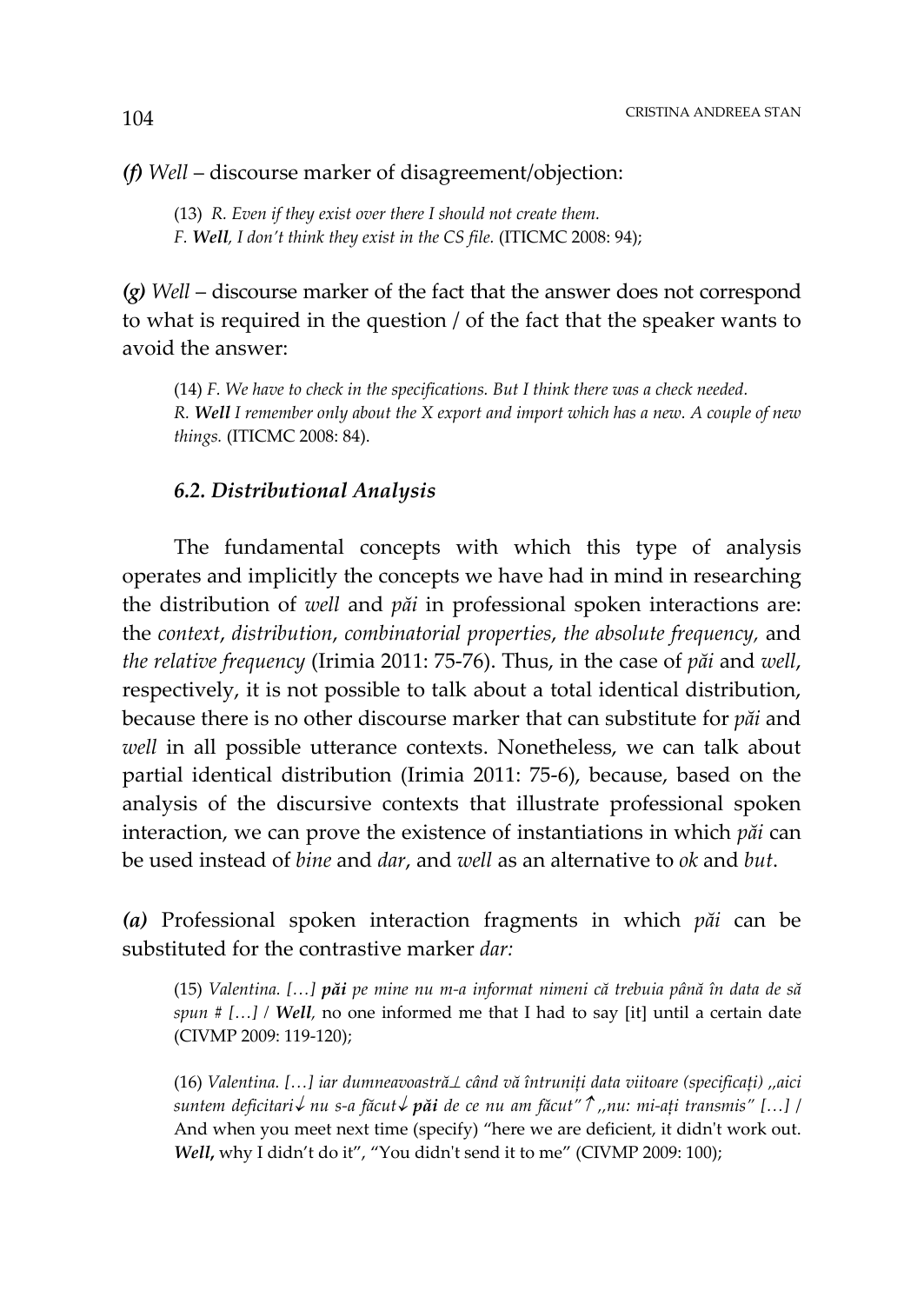*(b)* Professional spoken interaction fragments in which *păi* can be substituted for the discourse marker *bine*:

(17) *Adina. Da păi o să supunem la vot cele două propuneri și-o să vedem. Domnu profesor [nume] vrea să ne mai spună ceva în legătură cu# treaba asta*. / *Well*, yes, we will vote on the two proposals and will see. Professor [name] wants to tell us something more about this. (CIVMP 2009: 22);

(18) *Maria. Deci vreau sa va mai atrag atenția că zilele astea am tot circulat pe la contabilitate. < MARC jos e holu plin de elevi > Când îi intrebi Ce faceți ,,păi mergem la doamna: psiholog". Stiți dar doamna nu are program.* / So I want to draw your attention to the fact that these days I have gone to the accounting office. Downstairs the hall is full of students. When you ask them "What you are doing [here]" "Well, we're going to the psychologist". But, you know, she is not at work. (CIVMP 2009: 60);

*(c)* Professional spoken interaction fragments in which *well* can be substituted for the contrastive marker *but:*

(19) *R. Ok. And I'll have 35 days for this analysis case. F. Yes. R. Well is this, I think, I realize I cannot appreciate now, but it seems too much […]* (ITICMC 2008: 86);

(20) *R. And well now I have a VCB which can make a verify to be fixed, but I guess there is no problem her it's the very file P has crashed when he in a wrapping algorithm in a vibrant solution.*

*F. Yeah.*

*R. Well but he brings his scenario from another version of seven A.* (ITICMC 2008: 79);

*(d)* Professional spoken interaction fragments in which *well* can be substituted for the discourse marker *ok:*

(21) *F. Ok, well guys, then I'll see you on Monday. R. Ok.* (ITICMC 2008: 100);

(22) *R. We keep the meeting on Monday? Or we will talk on the phone. F. Well, yes, we can keep the meeting on Monday to talk this beginning of the develop day.*

 *R. Ok.* (ITICMC: 2008: 99).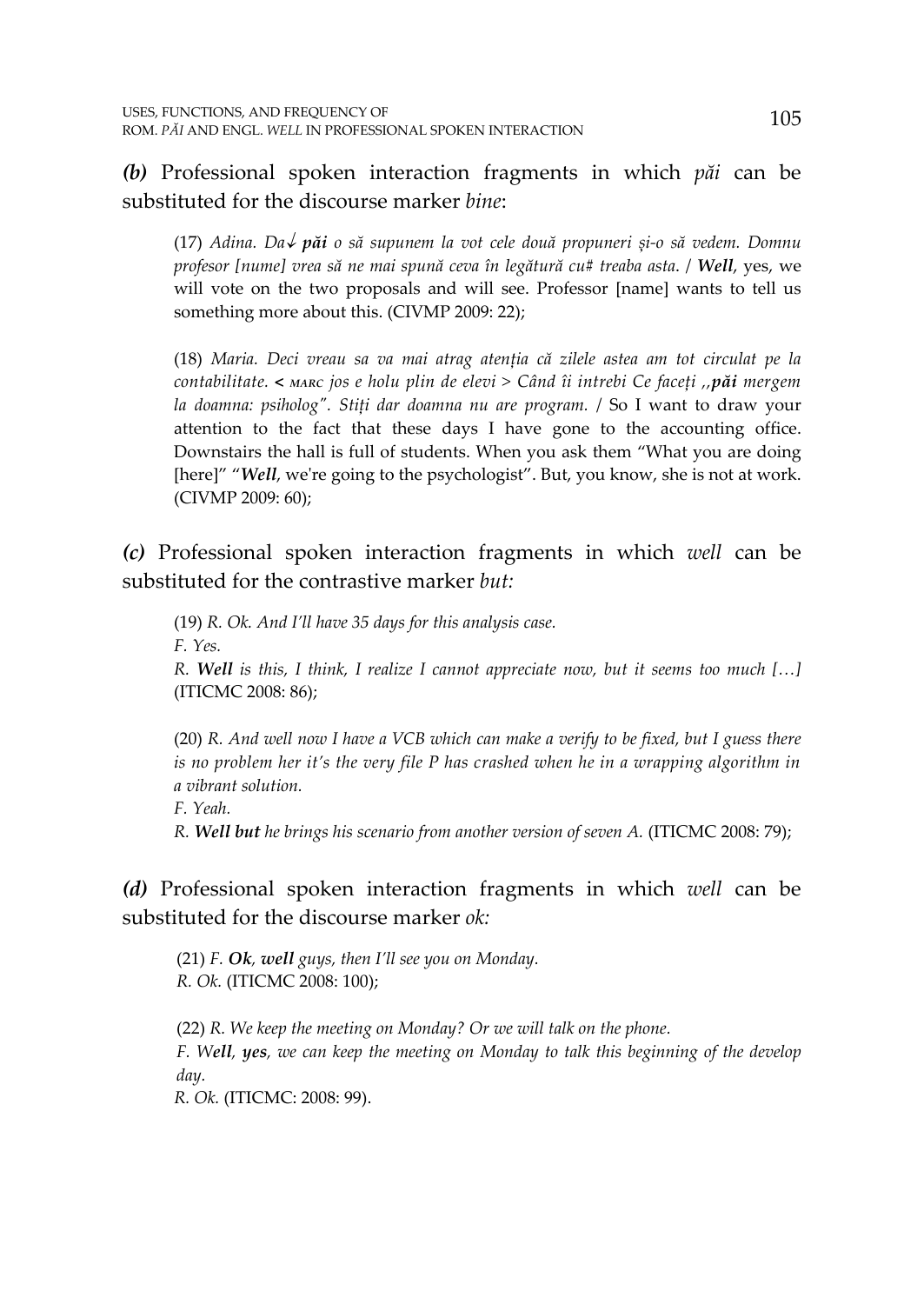According to our analysis, in CIVMP there are 16 professional spoken interaction fragments in which *păi* can be sustituted for *dar*, and 7 professional spoken interaction fragments in which *păi* can be substituted for *bine*. The number of occurrences in which *păi* can be used as an alternative to *dar* is higher than the number of occurrences in which *păi* can substituted for *bine* because within professional spoken interactions the speakers usually use *păi* when they need to add a contrastive idea or when they do not agree with what has been mentioned before. On the other hand, in ITICMC, we have identified 4 professional spoken interaction fragments in which *well* can be used instead of *but*, and 7 professional spoken interaction fragments in which *well* can be used instead of *ok*. The number of occurrences in which *well* is substituted for *ok* is higher than the number of occurrences in which *well* is substituted for *but* because in English *well* is mainly felt as bringing an improvement to the discourse, in terms of structuring and emphasizing its ideas.

#### *6.3. Statistics*

The number of occurrences of *păi* and *well* (37 occurrences of *păi*, in CIVMP, and 17 occurrences of *well*, in ITICMC) proves that the speakers frequently use these discourse markers within professional spoken interactions, unconsciously or consciously, for different reasons (see *supra*, *6.1.1* and *6.1.2*). The discourse marker *păi* is used with a higher frequency in CIVMP (see *infra*, *6.3.1* (a)) than the discourse marker *well* is used in ITICMC (see *infra*, *6.3.2* (a)).

*Păi* is mainly used to highlight different parts of the discourse (see *supra*, ex. 7, and *infra*, *6.3.1* (b)) or to insert a reproach (see *supra*, ex. 4, and *infra*, *6.3.1* (b)), and it has the fewest occurrences when it has the function of marking the surprise (see *supra*, ex. 5, and *infra*, *6.3.1* (b)) and justification (see *supra*, ex. 2, and *infra*, *6.3.1* (b)). It is also important to mention that in Romanian *păi* is mainly felt as bringing a contrasting note (see *supra*, ex. 15 and ex. 16).

In English, *well* in mainly used when the speaker wants to change the answer (see *supra*, ex. 9, and *infra*, *6.3.2* (b)) and it has the fewest occurrences when it has the function of marking the attempt to return to the initial topic of the discussion (see *supra*, ex. 2, and *infra 6.3.2* (b)).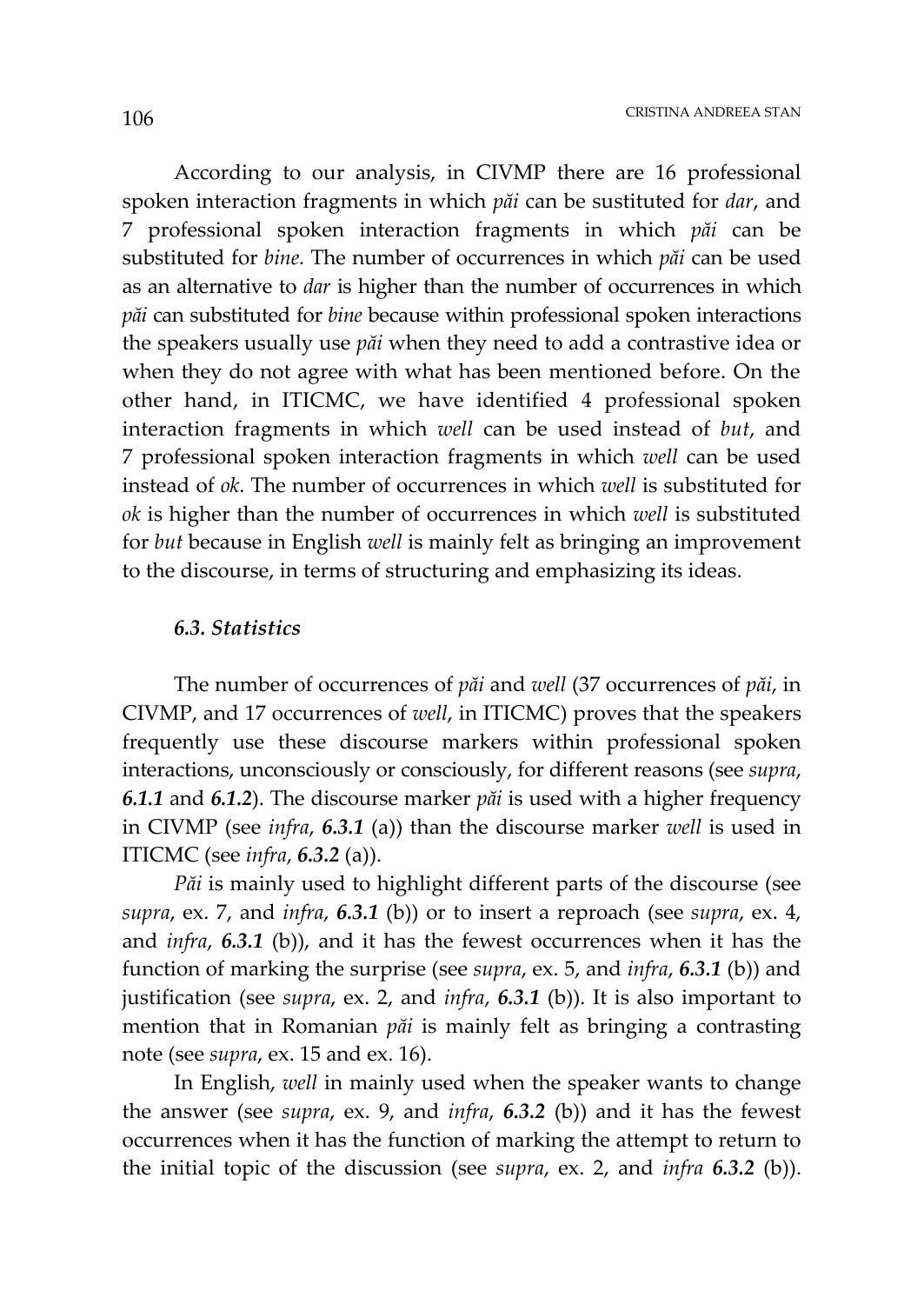Also significant is to point out that in English *well* is mainly felt as bringing an improvement to the discourse, in terms of structuring and emphasizing its content (see *supra*, ex. 21 and ex. 22).

# *6.3.1. Occurrence Statistics for the Discourse Marker* **păi**

## *(a)* Depending on the corpus:

| The discourse marker <i>păi</i> | The number of occurrences |
|---------------------------------|---------------------------|
| `IVMP                           |                           |

*(b)* Depending on the discursive functions that it has in professional spoken interactions:

| Discursive functions (Popescu 2019: 189-      | <b>CIVMP</b>              |
|-----------------------------------------------|---------------------------|
| 204), Zafiu 2009: 779-793)                    | The number of occurrences |
| Păi - discourse marker of hesitation          |                           |
| Păi – discourse marker of justification       |                           |
| <i>Păi</i> – discourse marker of disagreement |                           |
| Păi – discourse marker of reproach            | Y)                        |
| <i>Păi</i> – discourse marker of surprise     | З                         |
| Păi – discourse marker of confirmation        |                           |
| Păi - discourse marker of highlighting        | 8                         |
| different parts of the discourse              |                           |

# *6.3.2. Occurrence Statistics for the Discourse Marker* **well**

*(a)* Depending on the corpus:

| The discourse marker <i>well</i> | The number of occurrences |
|----------------------------------|---------------------------|
| . LICMC                          |                           |

*(b)* Depending on the discursive functions that it has in professional spoken interactions:

| Discursive roles (Schiffrin 1987: 102-128) | <b>ITICMC</b>             |
|--------------------------------------------|---------------------------|
|                                            | The number of occurrences |
| Well – discourse marker of                 |                           |
| completing/extending the answer            |                           |
| Well - discourse marker of the attempt to  | 6                         |
| change the answer                          |                           |
| Well – discourse marker of pause/delay     |                           |
| Well – discourse marker of refusal         |                           |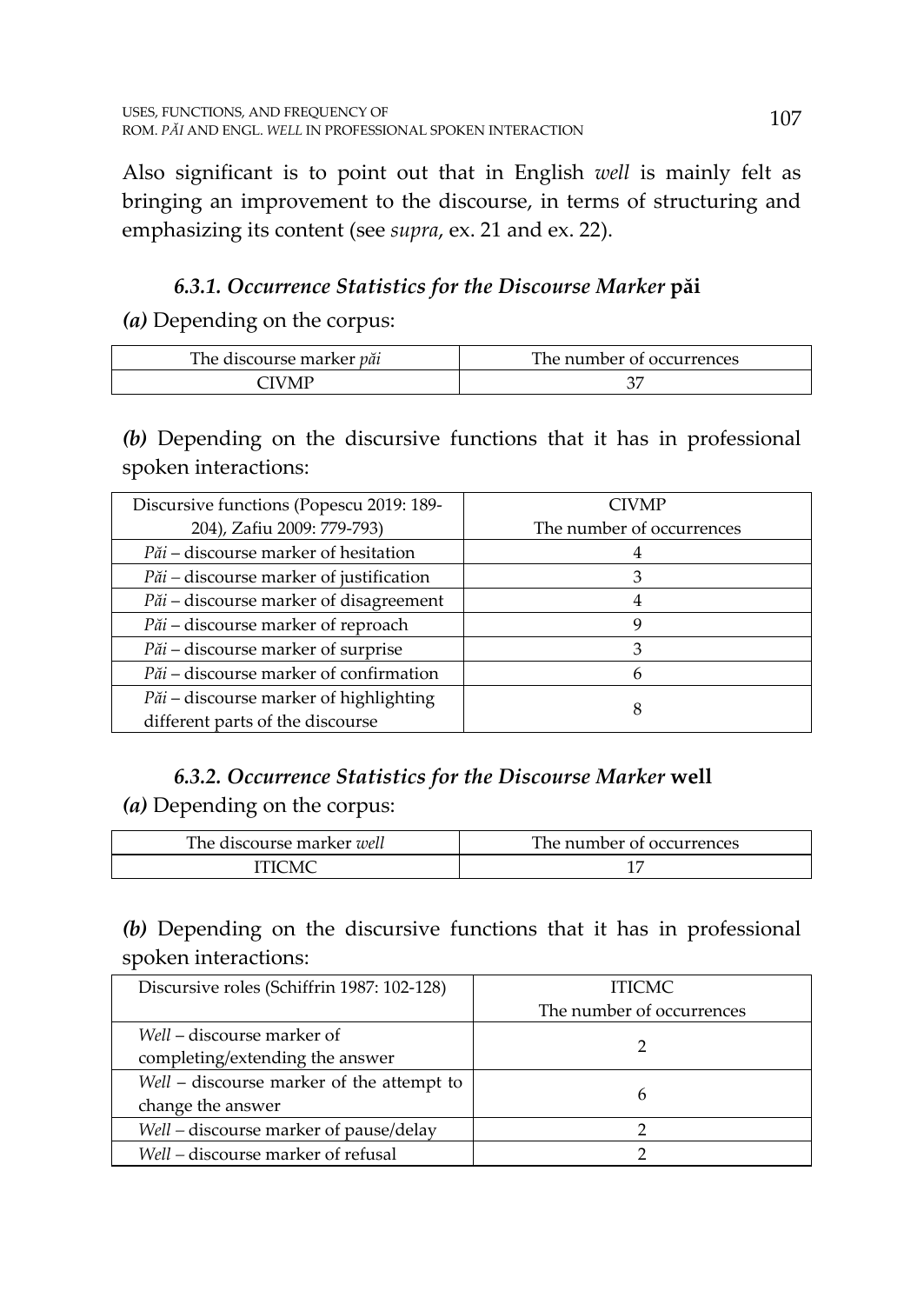| Well – discourse marker of the attempt to   |  |
|---------------------------------------------|--|
| return to the initial topic of discussion   |  |
| Well – discourse marker of disagreement/    |  |
| objection                                   |  |
| Well – discourse marker of the fact that    |  |
| the answer does not correspond to what is   |  |
| required in the question / of the fact that |  |
| the speaker wants to avoid the answer       |  |

### **7. Conclusion**

The first step of the present research was to observe some aspects of how people communicate at work, the professional environment being generally seen as a socially complex setting. One of the most important observations regarding the professional spoken interaction is that language suffers social constraints, being perpetually conditioned by social distance. During professional spoken interaction, speakers usually use discourse strategies. These strategies are achievable thanks to the insertion of different types of discourse markers. For instance, a discourse strategy is when the speaker inserts in initial position the discourse marker *păi* or *well*, to postpone or even cancel the answer. Based on corpus analysis, we have intended to demonstrate that professional spoken interaction is a very complex linguistic phenomenon which involves the use of pragmatic strategies. The careful reading of the corpora allowed us to observe the common features specific to communication in the professional environment, the fact that individuals involved in this type of interaction are in a continuous process of adaptation to the dynamics of the professional context and to ever-changing real-life situations. Yet, there are also major differences regarding the choice of communication strategies considered by speakers more effective in a certain context. We have also observed how all aspects of professional communication can respond to a linguistic research and we hope that the results of such an analysis can be useful in understanding the dynamics of verbal interaction in the professional environment.

The number of occurrences of *păi* and *well* proves that the speakers frequently use them within professional spoken interactions, unconsciously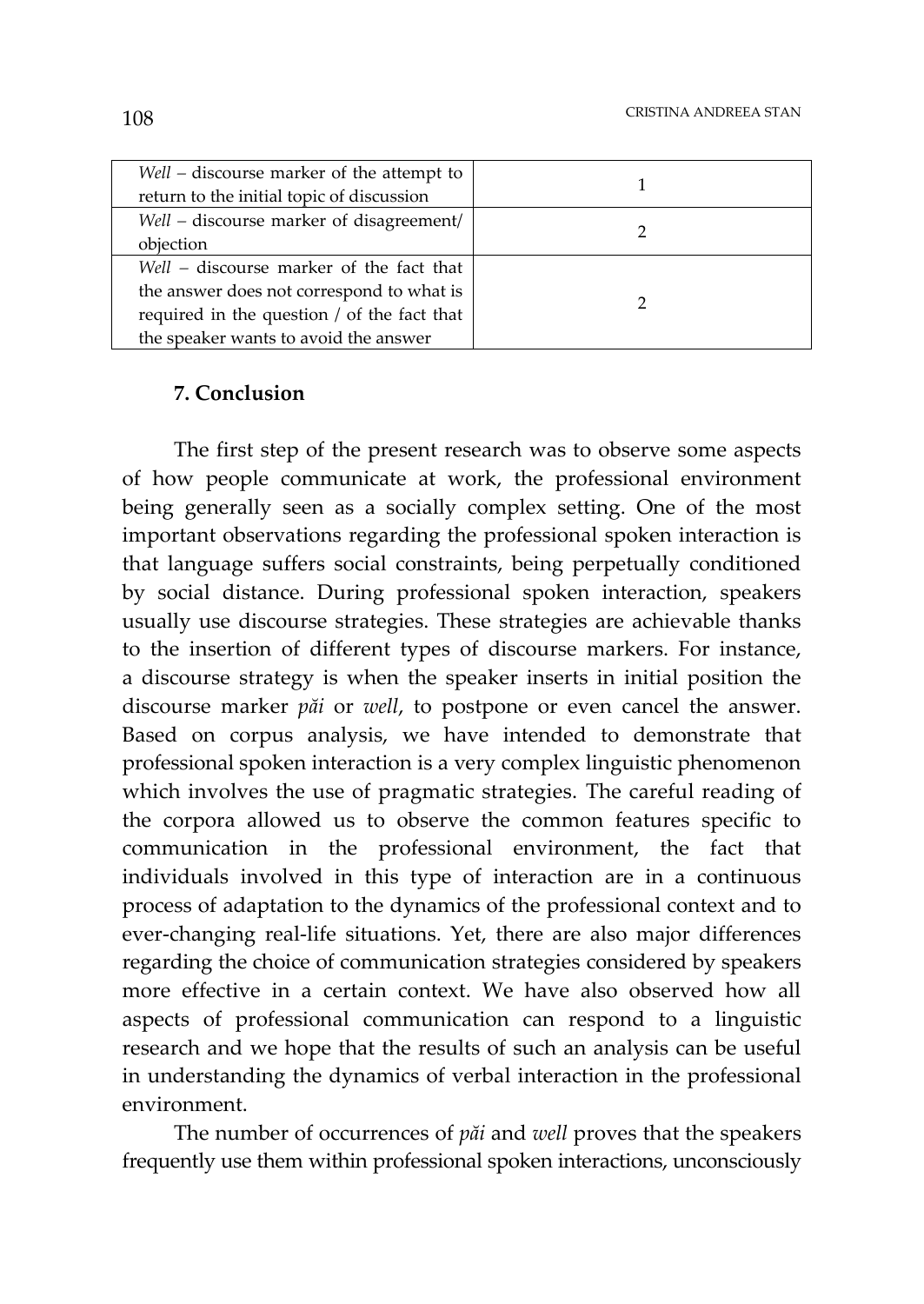or consciously, for different reasons. Regarding their uses, it is essential to point out that *păi* is mainly felt as bringing a contrasting note, whereas *well* is mainly felt as bringing an improvement to the discourse in terms of structuring and pinpointing its content. With reference to their discourse functions, according to our analysis on CIVMP and ITICMC, we can conclude that *păi* is mainly used to highlight different parts of the discourse and to insert a reproach, whereas *well* is mainly used when the speakers want to change his/her answer.

#### **CORPUS**

- CIVMP Gheorghe, M. (coord.), S. Măda, R. Săftoiu, 2009, *Comunicarea la locul de muncă. Corpus de interacțiune verbală în mediul profesional*, Brașov, Transilvania University Press.
- ITICMC Coposescu, L., G. Chefneux, 2008, *Institutional Talk and Intercultural Communication in Multinational Companies. Corpus of Spoken Interactions in English*, Brașov, Transilvania University Press.

#### **REFERENCES**

- Crystal, D., 1988, "Another look at, well, you know...", in *English Today 13*, pp. 47-49, published online by Cambridge University Press on 17 October 2008, https://www.cambridge.org/core/journals/englishtoday/article/abs/another-lookat-well-youknow/430364D6AB0FF399D3A77C6F103C3522.
- Duranti, A., 2004, "Agency in Language", in A. Duranti (ed.), *A Companion to Linguistic Anthropology*, Malden, Mass., Blackwell, pp. 451-473.
- Ghiga, G., 2009, *Crossing Borders. Elements of Intercultural Communication*, București, Printech Press.
- Holmes, J., M. Stubbe, 2003, *Power and Politeness in the Workplace. A Sociolinguistic Analysis of Talk at Work*, London, Pearson Education.
- Irimia, D., 2011, *Curs de lingvistică generală*, Iași, "Alexandru Ioan Cuza" University Press.
- Măda, S., 2009, *Comunicarea în mediul profesional românesc*, Brașov, Transilvania University Press.
- Popescu, M., 2019, ,,<<Păi atunci, putem schimba subiectul!>> Despre pragmaticalizarea unor adverbe din limba română contemporană în perspectivă tipologică romanică", in M.-R. Clim, O. Ichim, V. Olariu, A.-M. Pricop, I. Repciuc (eds.), *1918 – 2018. Limba şi cultura română – structuri fundamentale ale identităţii naţionale: evaluări, perspective,* Bucureşti, Tracus Arte Press, pp. 189-204.

Schiffrin, D., 1987, *Discourse Markers*, Cambridge, Cambridge University Press.